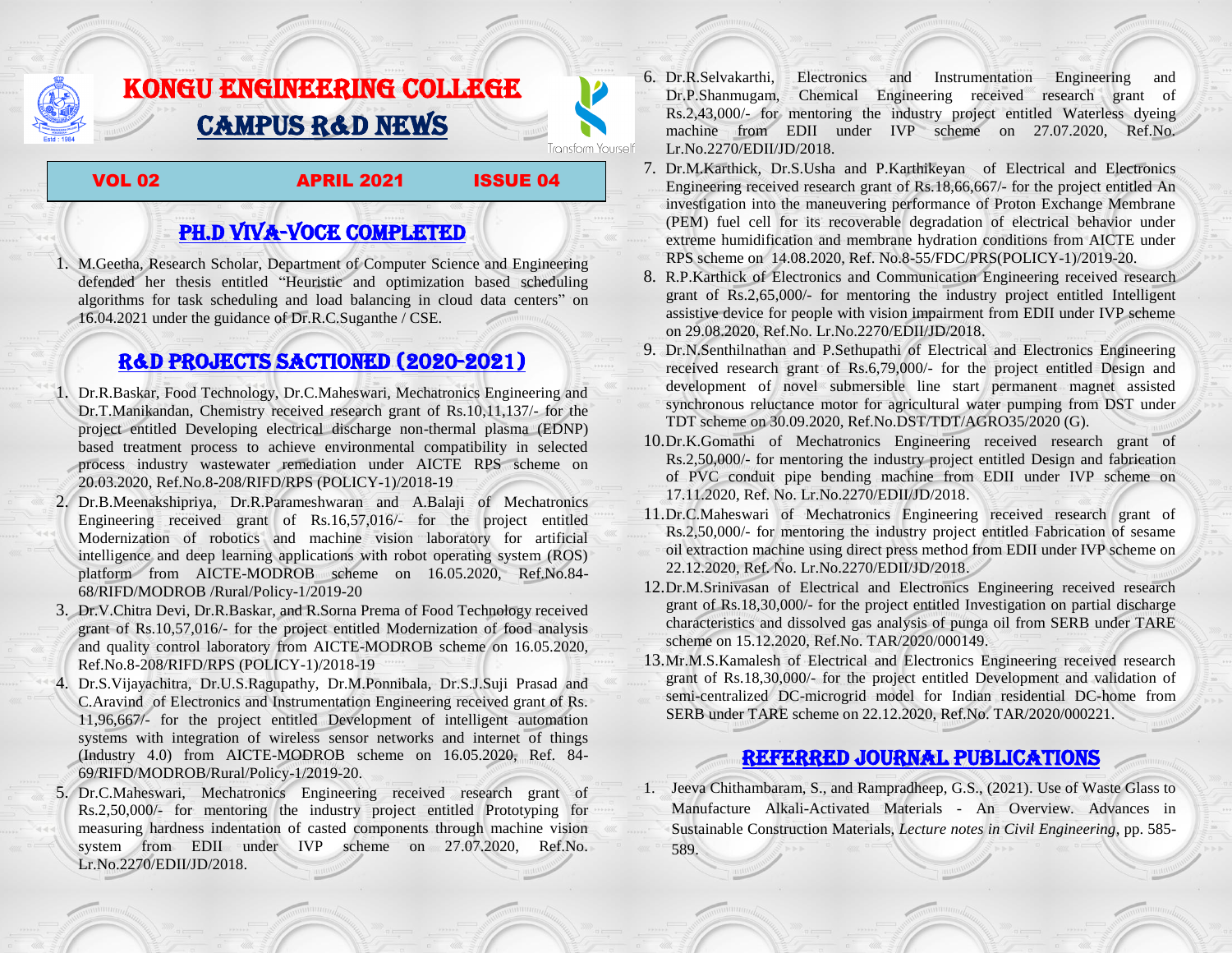- 2. Vinay Kumar, G., Ravi Ramadoss., and Rampradheep, G.S., (2021). A study report on carbon sequestration by using Hempcrete. *Materials Today: Proceedings*, Vol.45, pp.6369-6371.
- 3. Anusurya, M., Gokulapriyan, B., JeevaChithambaram, S., and Rampradheep, G.S., (2021). Investigation of Bacterial Capsule as a Self-healing Agent in Cement Mortar. Advances in Sustainable Construction Materials, *Lecture notes in Civil Engineering*, ISBN: 978-981-334-589-8.
- 4. Hari, B.S., Rathanasamy, R., Kumar, H.K.M., Chinnasamy, M., Kaliyannan, G.V., and Natarajan, S., (2021). Selection of appropriate reinforcement for nylon material through mechanical and damping characteristics. *Polímeros,* Vol.30, pp.1-8.
- 5. Sambathkumar, M., Gukendran, R., Dineshkumar, K., Ponappa, and K., Harichandran, S., (2021). Investigation of mechanical and corrosion properties of Al 7075 / Redmud metal matrix composite. *Revista de Metalurgia*, Vol. 57(1), pp.e185.
- 6. Rajeshkumar, G., Hariharan, V., Indran, S., Sanjay, M., Siengchin, S., Maran, J.P., Al-Dhabi, N.A., and Karuppiah, P., (2021). Influence of Sodium Hydroxide (NaOH) Treatment on Mechanical Properties and Morphological Behaviour of Phoenix sp. Fiber/Epoxy Composites, *Journal of Polymers and the Environment*, Vol. 29(3), pp.765-774.
- 7. Prasanna, N., Subramanian, K., Ajay, S., Rajagopal, T., and Vigneshwaran, V., (2021). CFD study on the performance of reducing pressure drop holes in cyclone separator. *Materials Today: Proceedings*, Vol.43, pp.1960-1968.
- 8. Subramaniam Shankar., Manikandan, M., Raja, G., Suganya Priyadharashini, G., and AlokeshPramanik., (2021). Experimental studies on viscosity, thermal and tribological properties of vegetable oil (kapok oil) with boric acid as an additive. *Micro & Nano Letters*, Vol.16, pp.290-298.
- 9. Shankar, S., Nithyaprakash, R., Praveen, S., Sathish Kumar, S., and Sriram, A.M., (2021). Analysis of motor cycle helmet under static and dynamic conditions considering different materials. *Materials Today: Proceedings*, Vol.43(2), pp.1098-1102.
- 10. Prakash, C., Pramanik, A., Basak, AK., Dong, Y., Debnath, S., Shankar, S., Singh, S., Wu LY., and Zheng HY., (2021). Investigating the Efficacy of Adhesive Tape for Drilling Carbon Fibre Reinforced Polymers. *Materials*, Vol.14(7), p.1699.
- 11. Priyanka, E.B., Thangavel, S., Meenakshipriya, B., Prabu, D.V., and Sivakumar, N.S., (2021). Big Data Technologies with Computational Model Computing using Hadoop with Scheduling Challenges. In: Ahmed K.R., Hassanien A.E. (eds*) Deep Learning and Big Data for Intelligent Transportation. Studies in Computational Intelligence*, Vol.945, pp.3-19.
- 12. Prashanth, S., Rajasekar, R., Gobinath, V.K., Raja, G., Subha, K., and Manjunath, K.S., (2021). Augmenting the performance of photovoltaic cell through surface coating of molybdenum disulphide. *Chalcogenide Letters*, Vol. 18(4), pp.161-170.
- 13. Manikandan, G., HariharaSuthan, S., Jeeva Bharathi, M., BarathKishore, R., Yokeswaran, S., and Harishkumar, M., (2021). Experimental Research on the Performance and Emission Characteristics of the Ci Engine using Biodiesel from Canola Oil, *Turkish Journal of Physiotherapy and Rehabilitation*, Vol 32(2), pp.888-895.
- 14. Manikandan, G., Kumar, P.S., Sivakumar, N.S., Srinivasan, S., Perumal, V.S. and Dhavaneeswaran, N., (2021). March. Genetic Algorithm Based Robust H∞ Loop Shaping Control of SI Engines. *International Conference on Emerging Smart Computing and Informatics (ESCI),* ISBN: 9781728185200, pp.639-642.
- 15. Meivel, S., and Maheswari, S., (2021). Remote sensing analysis of agricultural drone, *Journal of the Indian Society of Remote Sensing*, Vol.49, pp.689–701.
- 16. Thangatamilan, M., Suji Prasad, S.J., and Vivekanandan, S., (2021). Smart Agriculture: A Survey on Challenges and Opportunities with Recent Advancements. *Lecture Notes in Electrical Engineering*, Vol.700, pp.1783–179.
- 17. Rajkumar, R., Jagathesh, T., Deepak, R., Gokul Raja, N., and Saran, S., (2021). Design and Development of Solar Powered Autonomous Multi Crop Planting Machine, *Annals of Romanian Society for Cell Biology*, Vol. 25(2), pp.2547- 2553.
- 18. Yuvaraj, K., Venkatesan, B., Sharunya, A.G., Sowmiya, S., and Prasanna, M., (2021). Smart Home Automation System, *Annals of Romanian Society for Cell Biology*, Vol.25(3), pp.9087-9090.
- 19. Kalavathi Devi Thangavel., Sakthivel Palaniappan., and Sathish Kumar Shanmugam., (2021). Performance analysis of VLSI architecture of viterbi decoder in wlan using the sleepy keeper technique. *Comptesrendus de l'Acade'miebulgare des Sciences*, Vol 73(8), pp.1123-1131.
- 20. Madhan Mohan, M., VijayaChitra, S., and Baluprithviraj, N., (2021). Design And Analysis of Secondary Actuator Controller for Airwing System. *Comptesrendus de l'Acad\_emiebulgare des Sciences, Tome*, Vol.74(4), pp.553- 560.
- 21. Ponnibala, M., Priyanka, E.B., Thangavel, S., (2021). Proliferative Diabetic Retinopathy Diagnostic Investigation using Retinal Blood Vessels Mining Technique. *Sensing and Imaging,* Vol. 22, Article ID:10.
- 22. PonniBala, M., Priyanka, E.B., Prabhu, K., Bharathi Priya, P., Bhuvana, T., and Cibi Raja, V., (2021). Real-Time Performance Analysis of Temperature Process using Continuous Stirred Tank Reactor, *3 rd IEEE International Conference on*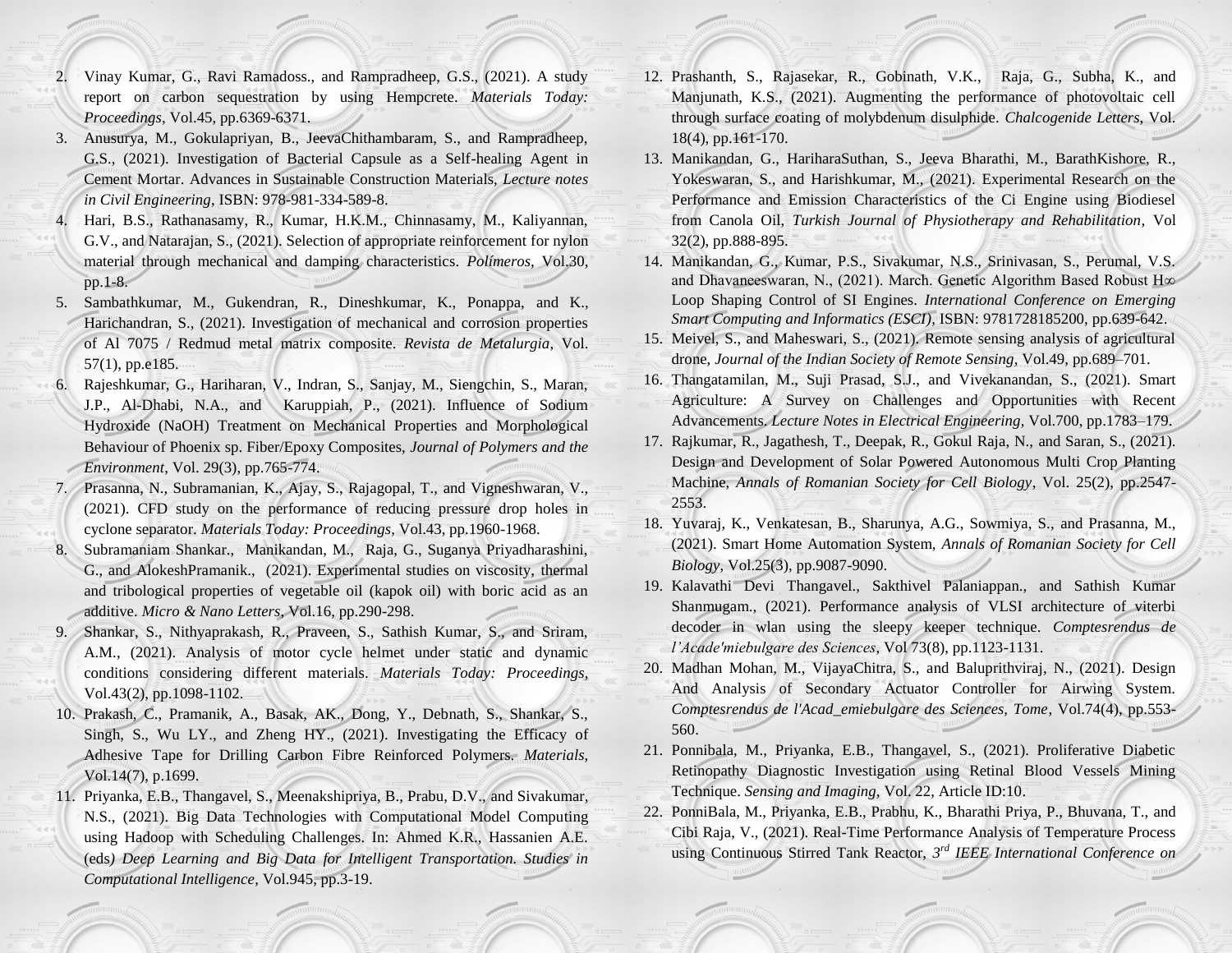*Emerging Smart Computing & Informatics* (IEEE-ESCI 2021), ISBN: 978172818520.

- 23. Selvakarthi, D., Sivabalaselvamani, D., Ashwath, S., AswinKalaivanan, A.P., Manikandan, K., and Pradeep, C., (2021). A Novel Experimental Strategy on Medium Density Cleaner Automation in Paper and Pulp Industry using PLC, *3 rd IEEE International Conference on Emerging Smart Computing & Informatics* (IEEE-ESCI 2021). ISBN No.: 978-1-7281-8501-9.
- 24. Selvakarthi, D., Sivabalaselvamani, D., Ashwath, S., AswinKalaivanan, A.P., Manikandan, K., and Pradeep, C., (2021). Experimental Analysis using Deep Learning Techniques for safety and Riskless Transport – A sustainable mobility Environment for Post Covid-19, *Proceedings of the sixth International Conference on Inventive computation Technologies* (ICICT 2021), IEEE Xplore, ISBN: 978-1-7281-9537-7.
- 25. Kavinkumar, K., Anandan, P., Paramasivam, M.E., Eldho Paul. and Dinesh, P.M. (2021). Data Analytics and Resource Planning using Deep Learning for Overcoming Challenges of Covid-19. *Annals of the Romanian Society for Cell Biology*, Vo.25(2), pp.1884-1889.
- 26. Kavinkumar, K., Eldho Paul., Sabeenian, R.S., Paramasivam, M.E., and Murugappan, V., (2021). A Comparative Study of Fabric Detection and Classification using Efficient Hybrid Learning Algorithm. *Turkish Journal of Physiotherapy and Rehabilitation*, Vol. 32(2), pp.942-947.
- 27. Kavinkumar, K., Dinesh, P.M., Sabeenian, R.S., Paramasivam, M.E. and Murugappan, V., (2021). Texture Image Classification using Hybridization GLRLM and GLWM Features. *Turkish Journal of Physiotherapy and Rehabilitation*, Vol.32(2), pp.968-974.
- 28. Diniesh, V,C., Murugesan, G., Joseph Auxilius Jude, M., Jayanth, E.M., Santhoshkumar, K., Sankar, D., and Sindhuja, S., (2021). Impact of mobility MAC protocol on Network Performance in Mobile Wireless Sensor Networks. *International Conference on Automation, Signal Processing, Instrumentation and Control*. pp. 2603- 2611.
- 29. Gopal, S.B., Kayalvizhi, S.B., Thenmalar, K., Raja, T., Nanthiya, D. and Sreemanjari, S. (2021). A Campus Energy Auditing in Energy Utilization and Conservation using Renewable Source. *International Conference on Intelligent Communication Technologies and Virtual Mobile Networks* (ICICV 2021). pp. 535-539.
- 30. Daejeong Yang, Adam Gopal RamuYoungjin Lee, Sungjin Kim, Heungwoo Jeon, Sathishkumar, V. E., Amal, M., Al-Mohaimeed, Wedad, A., Al-onazi, Tahanisaad Algarni and Dongjin Choi., (2021). Fabrication of ZnOnanorods based gas sensor pattern by photolithography and lift off techniques. *Journal of King Saud University-Science*, Vol. 33(3), 101397, pp.1-8.
- 31. Reddy, B.S., Maurya, A.K., Sathishkumar, V.E., Narayana, P.L., Reddy, M.H., Baazeem, A., Kwon-Koo Cho and Reddy, N. S., (2021). Prediction of batch sorption of barium and strontium from saline water. *Environmental Research*, Vol.197, 111107, pp.1-8.
- 32. Makanyadevi, K., Kandasamy, S., Sathishkumar, V.E., Sasikumar, R., Firos. A., (2021). Efficient Healthcare Assisting Cloud Storage Strategy using Fog Prioritization Logic based on Edge Devices. *Turkish Journal of Computer and Mathematics Education*, Vol. 12(2), pp.1059-1066.
- 33. Devendran, K., Thangarasu, S. K., Keerthika, P., Devi, R.M., and Ponnarasee, B.K., (2021). Effective prediction on music therapy using hybrid SVM-ANN approach*. In ITM Web of Conferences, EDP Sciences*, Vol.37, pp.1-7.
- 34. Vishnu Raja, P., Sangeetha, K., Nithya, T., TilakSudharsan, S.K., Vignesh, R., and Yokesh, K., (2021). Future Forecasting with Machine Learning Models for Covid-19. *Annals of the Romanian Society for Cell Biology*, Vol. 25(5), pp.210- 215.
- 35. Malar, A.C.J., Kowsigan, M., Krishnamoorthy, N., Karthick, S., Prabhu, E., and Venkatachalam, K., (2021). Multi constraints applied energy efficient routing technique based on ant colony optimization used for disaster resilient location detection in mobile ad-hoc network. Journal of Ambient Intelligence and Humanized Computing, Vol. 12(3),pp.4007–4017.
- 36. Krishnamoorthy, N.K., Viruthiran, S., Vignesh, S., and VigneshRaaja, M.S., (2021). Ehancing the Image Super-Resolution Via U-Net Architecture for Improved Visual Quality, *Turkish Journal of Physiotherapy and Rehabilitation*, Vol. 32(2), pp. 1073-1080.
- 37. Krishnamoorthy, N.K., and LogaParameshwari, V.R., (2021). Rice Leaf Disease Detection Via Deep Neural Networks With Transfer Learning For Early Identification, *Turkish Journal of Physiotherapy and Rehabilitation*, Vol. 32(2), pp. 1087-1097.
- 38. Deepa, D., and Tamilarasi, A., (2021). Bidirectional Encoder Representations from Transformers (BERT) Language Model for Sentiment Analysis task. *Turkish Journal of Computer and Mathematics Education*, Vol.12(7), pp.1708- 1721.
- 39. Vinoth Kumar, P., Deepa, D., Balasubramanian, M., Perumal, T.T., Vasanthan, B., Pramesh, K. K., and Sakthivel, R., (2021). Preclusion of Accidents on Rail Line to Avoid Mishap. *Annals of the Romanian Society for Cell Biology*, Vol. 25(5),pp.1629-1635.
- 40. Kumaravel, T., Pradeep, T., Mouliesh, V.J., and Ragul, P., (2021). Hand Gesture Recognition by Deep Convolutional Neural Network. *Turkish Journal of Computer and Mathematics Education*, Vol. 12(7), pp.1751-1761.
- 41. Tamil Selvi, K., and Thamilselvan, R., (2021). Dynamic Resource Allocation for SDN and Edge Computing based 5G Network. *Third International Conference on Intelligent Communication Technologies and Virtual Mobile Networks* (ICICV), pp.19-22.
- 42. Selvaraj, S., Ramya, P., Priya, R., and Ramya, C., (2021). Filtering the ECG Signal towards Heart Attack Detection using Motion Artifact Removal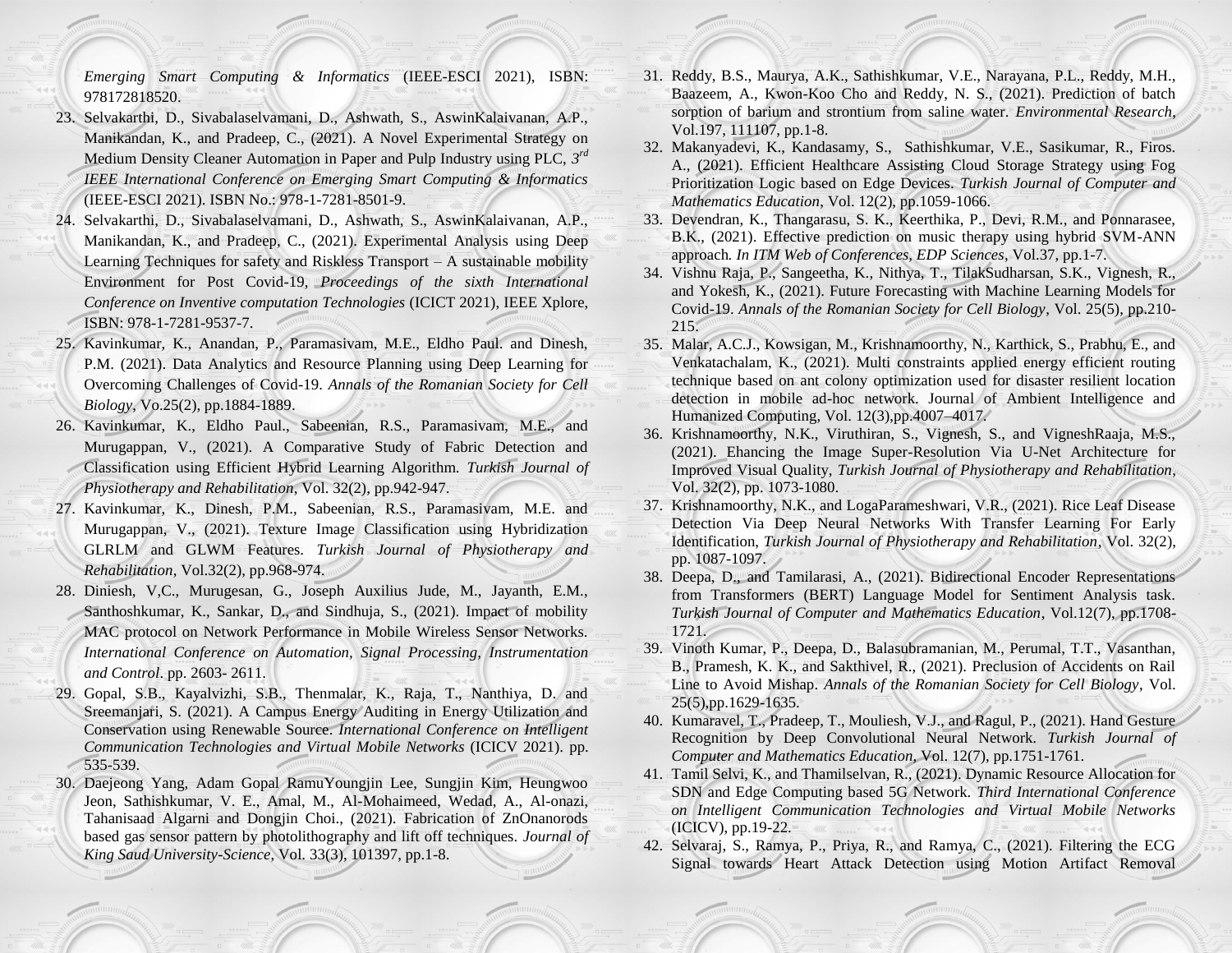Technique. *Third International Conference on Intelligent Communication Technologies and Virtual Mobile Networks* (ICICV), pp. 185-188.

- 43. Krishnakumar, B., and Kousalya, K., (2021). Deep Learning Techniques for Breast Cancer Diagnosis: A Systematic Review. *Advances in Robotics, Automation and Data Analytics.* ICITES 2020, pp.155-171.
- 44. Venu, K., and Natesan, P., (2021). Review on Motor Imagery Based EEG Signal Classification for BCI using Deep Learning Techniques. *Advances in Robotics, Automation and Data Analytics*: ICITES2020, pp.137-154.
- 45. Latha, R.S., Sreekanth, G.R., Suganthe, R.C., Rajadevi, R., Karthikeyan, S., Kanivel, S., and Inbaraj, B., (2021). Automatic Detection of Tea Leaf Diseases using Deep Convolution Neural Network. *International Conference on Computer Communication and Informatics* (ICCCI), pp.1-6.
- 46. Latha, R.S., Sreekanth, G.R., Suganthe, R.C., Geetha, M., Swathi, N., Vaishnavi, S., and Sonasri, P., (2021). Automatic Fruit Detection System using Multilayer Deep Convolution Neural Network. *International Conference on Computer Communication and Informatics* (ICCCI), pp. 1-5.
- 47. Suganthe, R.C., Shanthi, N., Latha, R.S., Gowtham, K., Deepakkumar, S., and Elango, R., (2021). Blockchain enabled Digitization of Land Registration. *International Conference on Computer Communication and Informatics* (ICCCI), pp.1-5.
- 48. Kalaivani, K.S., Uma, S., and Kanimozhiselvi, C.S., (2021). Comparison of Deep Learning Approaches for Sentiment Classification. *6 th International Conference on Inventive Computation Technologies* (ICICT), pp.1043-1047.
- 49. Gopi, R., Suganthi, S.T., Rajadevi, R., Johnpaul, P., Bacanin, N., and Kannimuthu, S., (2021). An Enhanced Green Cloud Based Queue Management (GCQM) System to Optimize Energy Consumption in Mobile Edge Computing. *Wireless Personal Communications*, Vol. 117(4), 3397-3419.
- 50. Rajesh Kumar Dhanaraj., LalithaKrishnasamy., OanaGeman., Diana Roxana Izdrui, (2021). Black Hole and Sink Hole Attack Detection in Wireless Body Area Networks. *CMC-COMPUTERS MATERIALS & CONTINUA*, Vol. 68(2), pp.1949-1965.
- 51. SujiPriya, J., Aditi Sharma, S., Gopinath, Muthukrishnan, H., Emmanuel Babu Pukkunnen, P., Jenopaul, S., Gowdham Kumar., (2021). Block Chain (Binary Relevance Method) using Machine Learning Technique. *Annals of the Romanian Society for Cell Biology*, Vol. 25(5), pp.1537-1548.
- 52. Lalitha, K., Poongodi, C., Anitha, S. and Anand, D.V., (2021) An Energy-Efficient Routing with Particle Swarm Optimization and Aggregate Data for IOT-Enabled Software-Defined Networks. *Intelligent Systems: Proceedings of ICMIB 2020*, p.105-114.
- 53. Rajadevi, R., Roopa Devi, E.M., Shanthakumari, R., Latha, R.S., Anitha, N., and Devipriya, R., (2021). Feature Selection for Predicting Heart Disease using Black Hole Optimization Algorithm and XGBoost Classifier. *International Conference on Computer Communication and Informatics* (ICCCI), pp.1-7.
- 54. Naveenprabu, M., Yukesh, A., Abishek, V., Savitha, S., Rajivkannan, A. and Logeswaran, K., (2021). Network Analysis Function sing Machine Learning. *Annals of the Romanian Society for Cell Biology*, pp.8616-8621.
- 55. Dhanapal, R., Kalpana, V., Chiwariro, R., Thangadurai, N., Sentamilselvan, K., and Immanuel, D.J., (2021). An Energy Efficient Secure Routing for Mobile Nodes for Multihop Adhoc Network. *Journal of Computational and Theoretical Nanoscience*, Vol. 18(3), pp.973-976.
- 56. Senthilkumar, K., and Naveenkumar, M., (2021). Microbial fuel cell for harvesting bio-energy from tannery effluent using metal mixed biochar electrodes, *Biomass and Bioenergy*, Vol.149, pp. 106082.
- 57. Tamilselvi, K.V., Rajaram, M., and Meena, A., (2021). Analytical Solution of Velocities and Temperature Fields using Homotophy Analysis Method, *Turkish Journal of Computer and Mathematics Education*, Vol.12(1), pp.691-700.
- 58. Jeetendra, R., and Uma, G., (2021). Improved Results on Delay dependent Stability Criteria of Neural Networks with Interval Time Varying Delay, *Turkish Journal of Computer and Mathematics Education*, Vol.12(10), 2021, pp.2751- 2757.
- 59. ArunJeganathaJoseph, P., Maheshvaran, K., and Arul Rayappan, I., (2021).Structural and optical studies on Dy3+ ions doped alkali lead borophosphate glasses for white light applications, *Journal of Non-Crystalline Solids*. Vol.557, pp.120652.
- 60. Deepa Rani, T,. Sakshi Joshi, A., and Leela, S., (2021). Studies on structural and optical properties of Cobalt doped ZnO thin films prepared by Sol-gel spin coating technique, *Materials Today: Proceedings*. Vol 43, pp.3166–3168.
- 61. Karthikeyan, P., and Kumar, M.A., (2021). Farmers participation on tank irrigation water management in Tamil Nadu. *Water and Energy International*, Vol.63(10), pp.20-27.
- 62. Tamilarasi, A., Sivabalaselvamani, D., Rahunathan, L., and Adhithyaa, N., (2021). Public Opinion Analysis of Road Accidents & Review of Conventional and Combinational Driver Safety Methodologies with Self Learning Algorithms. *Turkish Journal of Computer and Mathematics Education*, Vol.12(2), pp.3245 – 3260.
- 63. Rahunathan, L., Sivabalaselvamani, D., Deepika, R., and Suganthi, R., (2021). Effective Shortest Paths in Road Network Information using MPP Progressive Model, *IEEE International Conference on Computer Communication and Informatics* (ICCCI), ISSN: 2329-7190.
- 64. Sivabalaselvamani, D., Selvakarthi, D., Rahunathan, L., NandhiniEswari, S., Pavithraa, M., and Sridhar, M., (2021). Investigation on Heart Disease using Machine Learning Algorithms. *IEEE International Conference on Computer Communication and Informatics* (ICCCI), ISSN: 2329-7190.
- 65. Sivabalaselvamani, D., Selvakarthi, D., Yogapriya, J., Thiruvenkatasuresh, M. P., Maruthappa, M., & Chandra, A. S. (2021, January). Artificial Intelligence in